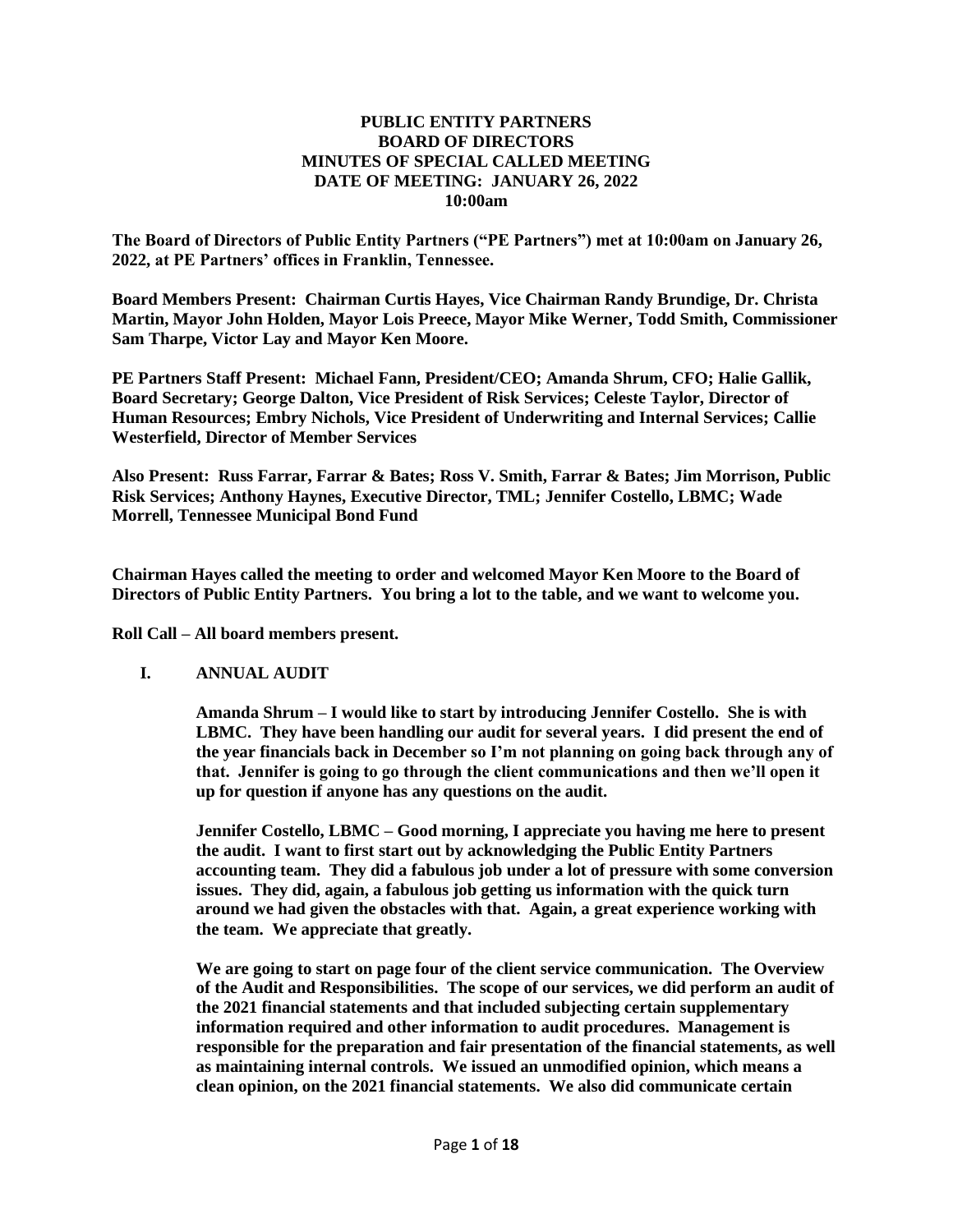**matters relating to the audited financial statements as well as the required supplementary information and the other information that was included.**

**Moving on to Qualitative Assessments. The first one here is with respect to accounting policies. This was a very easy year from the standpoint of accounting policies as there were no required policies to adopt. Those are all noted in note 2 to the financial statements, but again no new policies were adopted in 2021.** 

**For estimates, we are required to communicate any sensitive estimates that are included in the financial statements. Obviously, all financial statements do include some estimates. We want to bring to your attention those that are of more significance.** 

- **Depreciable lives of premises, property, and equipment**
- **Actuarial assumptions related to the Tennessee Consolidated Retirement System pension plan**
- **Estimates of reinsurance recoverable on paid losses**
- **Actuarial valuation of reserves for losses and loss adjustment expenses**
- **Valuation of investments including 3 types.**

**We do every year evaluate the key factors and assumptions used in those estimates to ensure that they are reasonable in relation to the financial statements. As well as to make sure they are consistent.** 

**And then finally, well before we get to that, the disclosures were neutral, consistent, and clear. No new disclosures to bring to the board's attention.** 

**And, finally, the Corrected and Uncorrected Misstatements. We are required to communicate all misstatements we identify as part of the audit procedures that we consider more than trivial. We are happy to report that there are no such adjustments.**

**Now we'll talk about the Interaction with Management, Independence, and Other Matters. We had no difficulties in performing the audit this year. Nor did we have any disagreements with management. We are not aware that there were any other accountants that were consulted with respect to the application of any of the accounting principles to the financial statements.**

**And then Management Representations. We do obtain representations from management regarding certain aspects of the financial statements as well as information that is provided. And those were obtained on December 30, 2021, which was also the date of our auditors' report.**

**We are not aware of any relationships that would impair our independence and maintained our independence for the period of July 1st, 2020, through the date of our auditors' report.** 

**Other Findings or Issues. We do normally discuss a variety of matters just as a part of the audit process in the normal course of our relationship. Nothing specific there to bring to the board's attention.**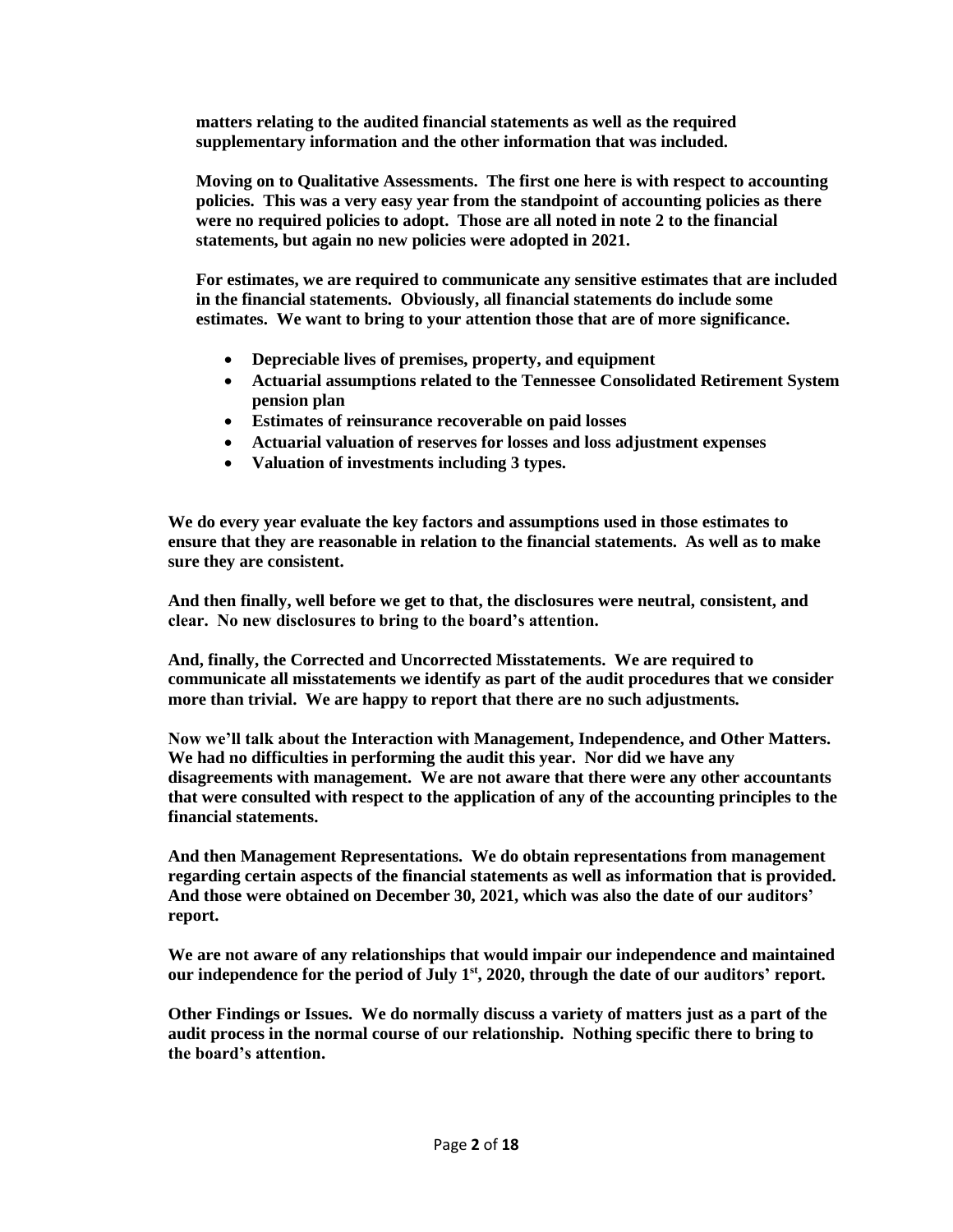**We talked earlier about Information Accompanying the Financial Statements. That is required supplementary information as well as other information. That other information also does include an introductory section. We do perform limited procedures on the required supplementary information. We do subject the other information, excluding the introductory section, to audit procedures and we do opine on that. We do not opine on the introductory section, and we do not subject that to audit procedures. That information is strictly just the list of board members and the key management members here at Public Entity Partners.** 

**The next page for Internal Controls Related Matters. This just highlights that we do consider internal control for the purpose of planning our audit, not for the purpose of expressing an opinion on internal control. You'll see as part of the financial reporting package we did issue a report on internal control, again not an opinion. But had we identified any deficiencies in the internal control those would have been included in that communication.** 

**And that concludes the Client Service Communication. I'm open for any questions related to that and also, I know that you all have received soft copies of the financial statements prior to the meeting so if you have any questions on those as well, I'll be happy to answer.** 

**Chairman Hayes – You've had an opportunity to review the financial statements. Does anyone have any questions? I see there are none.** 

**Victor Lay made a motion to approve the Financial Statements, seconded by Dr. Christa Martin. Roll Call Vote was taken. PASSED UNANIMOUSLY.**

**Chairman Hayes – Thank you Ms. Costello for the work you have done. Thank you, Ms. Shrum, for the work that you have done working on this. I'm proud to say that since Charles has been gone that you have not missed a beat. Job well done.** 

## **II. BY-LAW REVISIONS**

**Chairman Hayes – I'll turn this over to our general counsel, Russ Farrar and/or Ross Smith.**

**Russ Farrar – Ross and I thought we would do this in two parts. Board members should already have received in your packets a memorandum that we put together. I'm going to go over the memorandum then Ross will go over the specific By-Law changes.** 

**At the outset, I felt like it was incumbent on me to say that we spent quite a bit of time on this. These changes you have, we have been over them at length with Halie and Michael and the Chairman. I want to be clear the changes that we are proposing really do two things. One, it hits on the item that was raised to us that was discussed at our previous board meeting and then we discussed at our meeting with the Comptroller. That was selfgovernance, getting away from cross-governance. The second thing is we want to use this as a way to bring these organizations together to work together and try to build a working relationship, but with each organization being governed by separate boards.** 

**That being said, we did meet with Comptroller Mumpower, his chief of staff, Jennifer Pfeiffer, and Comptroller Emeritus Justin P. Wilson sat in on the meeting too. It was a very**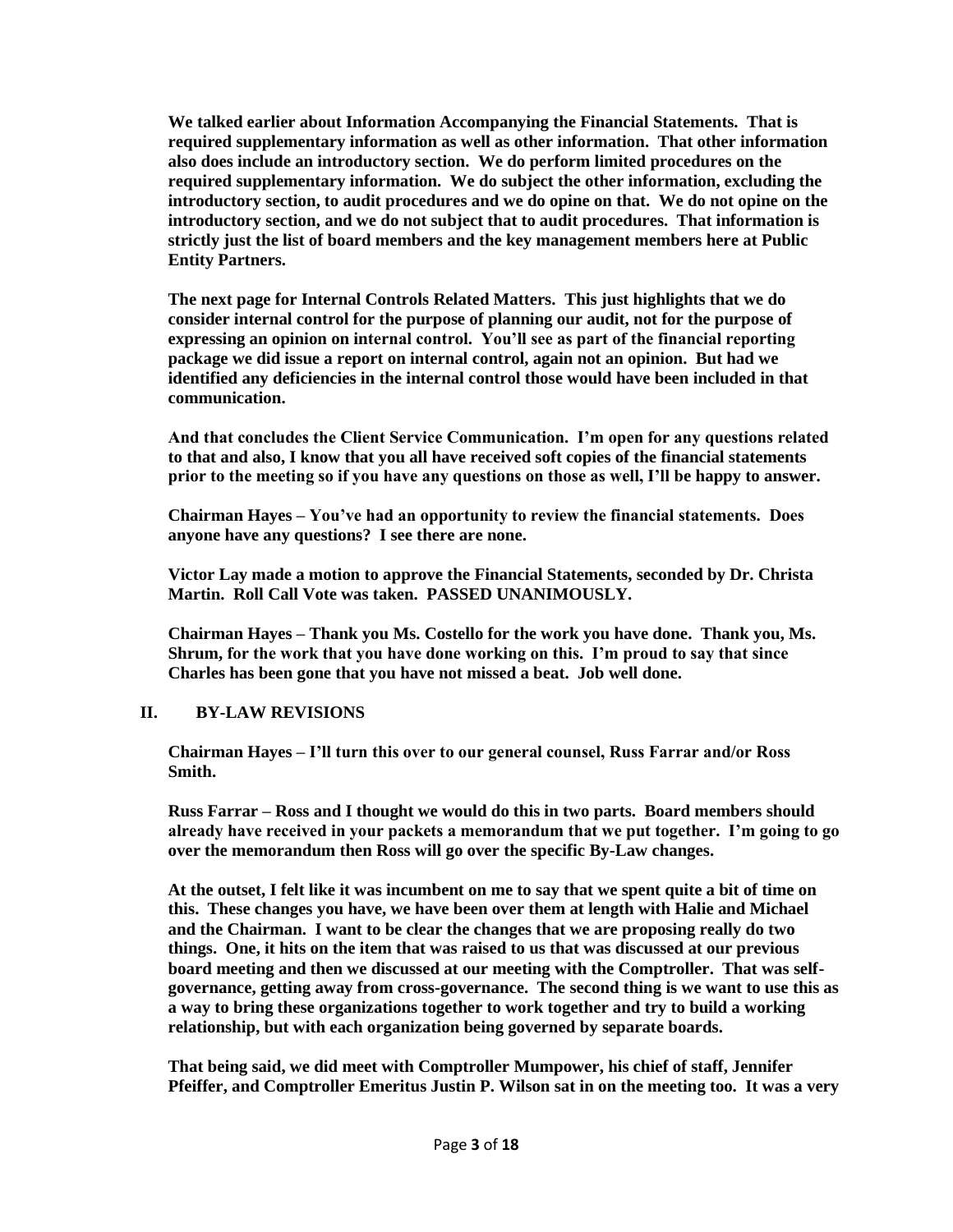**informative meeting, very frank meeting, and I feel like it gave us some benchmarks to move forward on for everybody's good.** 

**I want to point out to you really quick, that the last meeting that we had before this we had two different By-Law changes that we were proposing. One was that members of PEP board of directors would not be required to be members in good standing of the Tennessee Municipal League (TML). The reason for that is because we have a lot of insureds that are either not eligible to be members of the TML, or may not be members, but when you start talking about HRAs, Utility Districts, school boards, etc. we felt like it was important that we be able to have our board representative of our membership. So that's why that item was placed before the board in December.** 

**The second one is that new and reappointed board members to our board would not have to be confirmed by the TML board. That is nothing other than heading toward what we believe is what the Comptroller wants and heading towards what we all want which is selfgovernance. That does not mean not working together. We recommend that to avoid any type of a conflict and members being members of more than one of the boards, we want each board to have its own members so there's no question about self-governance when decisions are made. We think that will strengthen our transparency, accountability, and stewardship of public funds that we have been entrusted with.** 

**There are four quick points that I want to raise that occurred both during the meeting with the Comptroller and during discussions we had.**

- **1. Removing the provision in the By-Laws that allow the directors to receive a stipend for attendance at regular or special meetings. I want to make that clear what we're saying. It's our recommendation that we need to remove the provision that lets you do anything for which you are reimbursed by your employer or another party. It would not prevent you from being reimbursed for actual expenses you incur that you're not reimbursed for. We do believe that removing the article of the By-Laws allowing a stipend for everybody should be removed and the reimbursement should be limited closely to exactly what you were not reimbursed for either by your employer or some third-party.**
- **2. We recommend that we reinstate in the By-Laws term limits for the directors on our board. After our discussions and discussions with the Comptroller, we feel like if we get it started where we have a change in a certain amount of directors every year or two that will be healthy for us yet keep us from changing out directors all at once. We're going to have some continuity as well as new blood being brought on by the board. That's our recommendation on the term limit.**
- **3. This is something that we have talked about and felt like we had a healthy discussion with the Comptroller on this one. The way things have worked in the past, if I'm not mistaken, the board would send the nominee up to the TML board of directors to be considered to be on our board who would then vote on that person. What we propose here is that the members of our organization, in other words, the people that we insure and take care of, be given an opportunity to submit nominations to the board for the new directors as terms became available. This gives membership, should they choose to participate, there's nothing that makes them participate, but they would at least have the opportunity to submit nominations to the board rather than the nominations generating from within the board. Which would give us a broader area of people that are involved in selecting members of the board.**
- **4. The last thing that we would do is update the eligibility requirements, and I think this is one that I mentioned earlier, to preclude service on our board while simultaneously**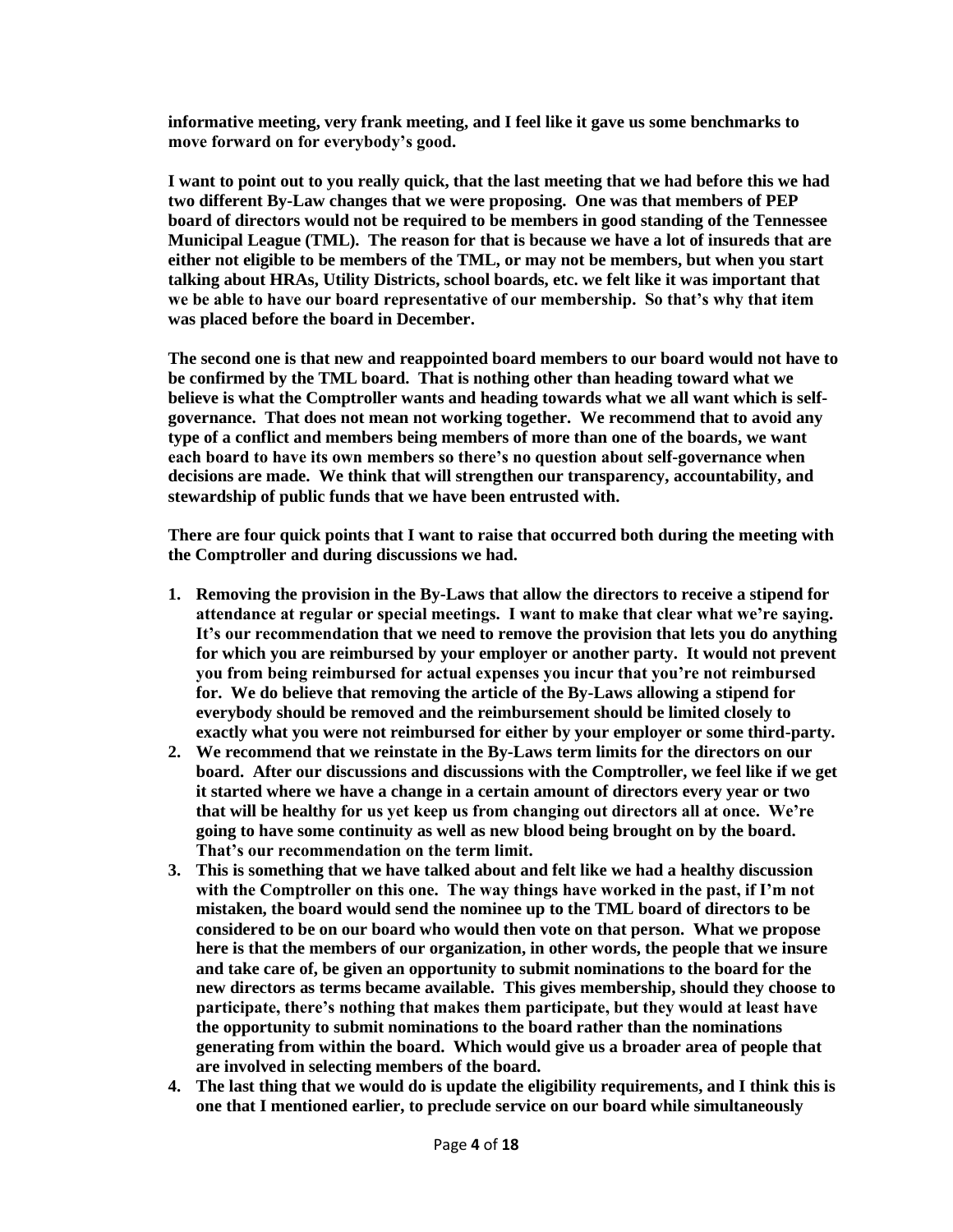**serving on the board of directors of TML or TMBF. In other words, we propose that each organization have their own directors. We can't do anything except at PEP, but we recommend that we eliminate cross-governance, for lack of a better term, where each board and each entity has self-governance and you don't have people working off of two, or three, or four boards. Three I guess would be the limit.** 

**But that's our recommendation from that meeting. Ross is going to go over where he has drafted the red-lined specific By-Law changes. The last thing I would like to add, with Michael and Curtis, what we've done is to try to bring us closer together, and we may have further recommendations in the future as we see how things slip into place. If anyone has any questions, I'll try to answer them, if not, we'll move on, and I'll turn over to Ross to present the specific By-Law changes that we have come forth with.** 

**Chairman Hayes – Would we really need to hear Ross, or can we get a motion and second it?**

**Russ Farrar – Sorry, Mr. Chairman.** 

**Chairman Hayes – Go ahead, Ross.**

**Ross Smith – In front of you the first document is a clean copy and the second one is the red-lined version. Sometimes the red-lined version can get really convoluted and complex to go through. I'm going to use the red-lined version because that's what I've been working off of. Also, because it has a general overview of what each of them does. I'm going to go through section by section. If there are questions, I would defer to the Chairman. If there is discussion, we'll hold that until the board discusses the changes. But if there are questions, feel free to stop me and ask and I'll explain those.** 

**As Russ said, we had a very healthy discussion with the Comptroller in that meeting. These are the first steps. I want to be clear that I think there will be other recommendations coming. Because of the By-Laws provisions, you have to have everything out seven days in advance of the meeting. There was not a whole lot I could draft withing the timeline for this meeting. These were the first step changes we thought we should propose immediately, subject to discussion and a vote.** 

**With that being said, we'll start.**

**Article IV – Section 2a**

**I left these as Section 2 a. rather than creating 2 b., c., d., e., f., … to keep it consistent with what you have. Essentially, the board is made up of nine members. Eight directors who are from the general membership and the nineth director who is a designated director who is the president of TML.** 

**Section 2a. deals with the eight directors who are from the general membership. As Russ said, currently the eight directors have come from somebody who has insurance coverage from PEP, but also is a member in good standing with TML. We have taken that out in this version because, as Russ said, after that meeting, and in our discussions, we thought it was important to have better representation of PEP's membership. So, that's the first paragraph 2a. We also took out the four-year term. It's actually in the next paragraph. That may be something we discuss down the road.**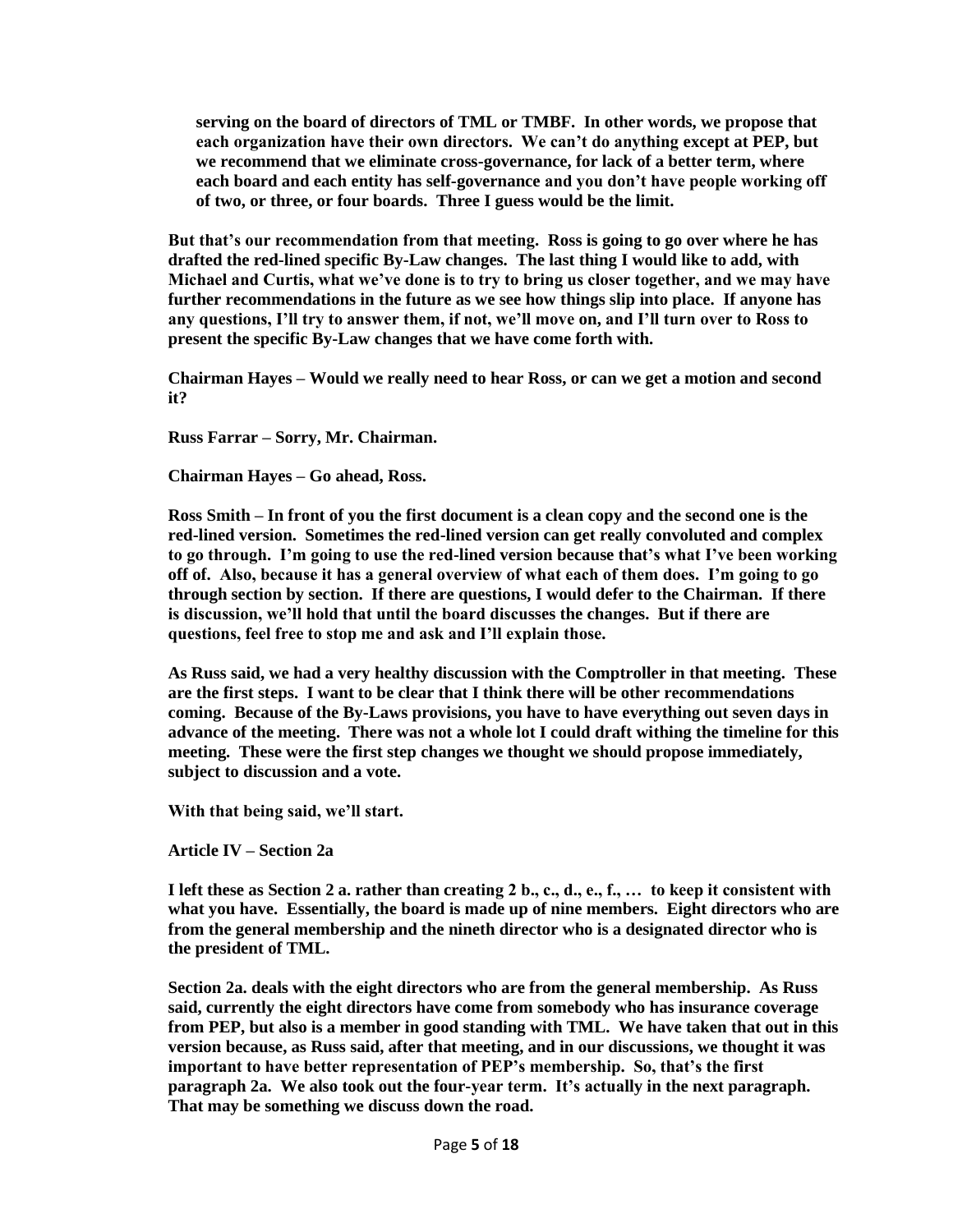**The next paragraph under 2a is removing the TML confirmation of the board. That, actually, in regard to the Comptroller Emeritus, was something that he said he didn't know why PEP ever did that. That just needs to go. The new change would be is the majority vote of the PEP board. Instead of nominating and going to the TML board for a vote of confirmation, the PEP board would vote on new directors.** 

**When you go down to the third paragraph, this deals with vacancies on the board. If there's a vacancy because someone isn't eligible for office anymore, if a board member resigns, if they chose to go with a different insurance provider, chose not to seek re-election if you're an elected official, or any vacancy the PEP board would use the same process to fill the vacancy. The PEP board would vote to fill that position. That person would not start a new term but would fill the remaining term of the former director they are replacing.** 

**Next paragraph is a pretty big paragraph. It's a small paragraph but a big change. The feedback we received out of the meeting was that we should look for open nominations. Rather than nominations from within the PEP board to either re-nominate or nominate new directors, you would allow an open nomination process. This is the high-level By-Laws change. We still need to work on a nomination policy and a board election policy, if you will. But this would create a process that would be subject to open nominations to the board of directors to come from the general membership of PEP. Right now, we have in there that the open nominations may be made by a PEP employee or elected official of a municipal government located in Tennessee that has active insurance coverage. That's essentially, any of your insured members, any employee or elected official therein can nominate anybody. What we discussed is that a 30-day nomination period or two weeks? I think those can still be fleshed out, but this at least takes the high level and says we are going to allow nomination so it's not just within the nine of you nominating from within you. It can be anybody. Maybe the nominees come to the secretary, maybe to the chairman, those are things we can flesh out. We can perhaps discuss those today if anybody has any ideas. I wanted to at least put that in there to allow a nomination process of some kind.**

**The next section is another big change that came out of the meeting and there's been a lot of talk about separation of governance. We talked about this with the Comptroller, we talked about it in meetings. This is one we recommended previously. My recollection is the board wanted to wait for Mayor Moore to be here as he couldn't be here last time. Essentially, we want to get away from simultaneous service on Bond Fund board, TML Board and PEP board. There are a lot of people that serve on all three, or two of the three. This says that you are not precluded from service on all three, but you are precluded from simultaneous service on all three. If that takes effect, the question was then raised that there are five or six board members that would immediately become ineligible because you are on another board. So, we put in there a 45-day provision to give you some time, subject to its passing, to decide which board you'd like to serve on. This is a hard pill to swallow, but in our view, this is in the best interest of the healthy separation of governance.** 

**The simultaneous service only applies to the eight members of the board coming from the membership. Our recommendation is that it would not apply to the designated director, currently filled by Mayor Moore, that you would still have the TML president as a member of your board who effectively serves on two boards. But he wouldn't be subject to the same ineligibility because of his service on the TML board. Is that clear?**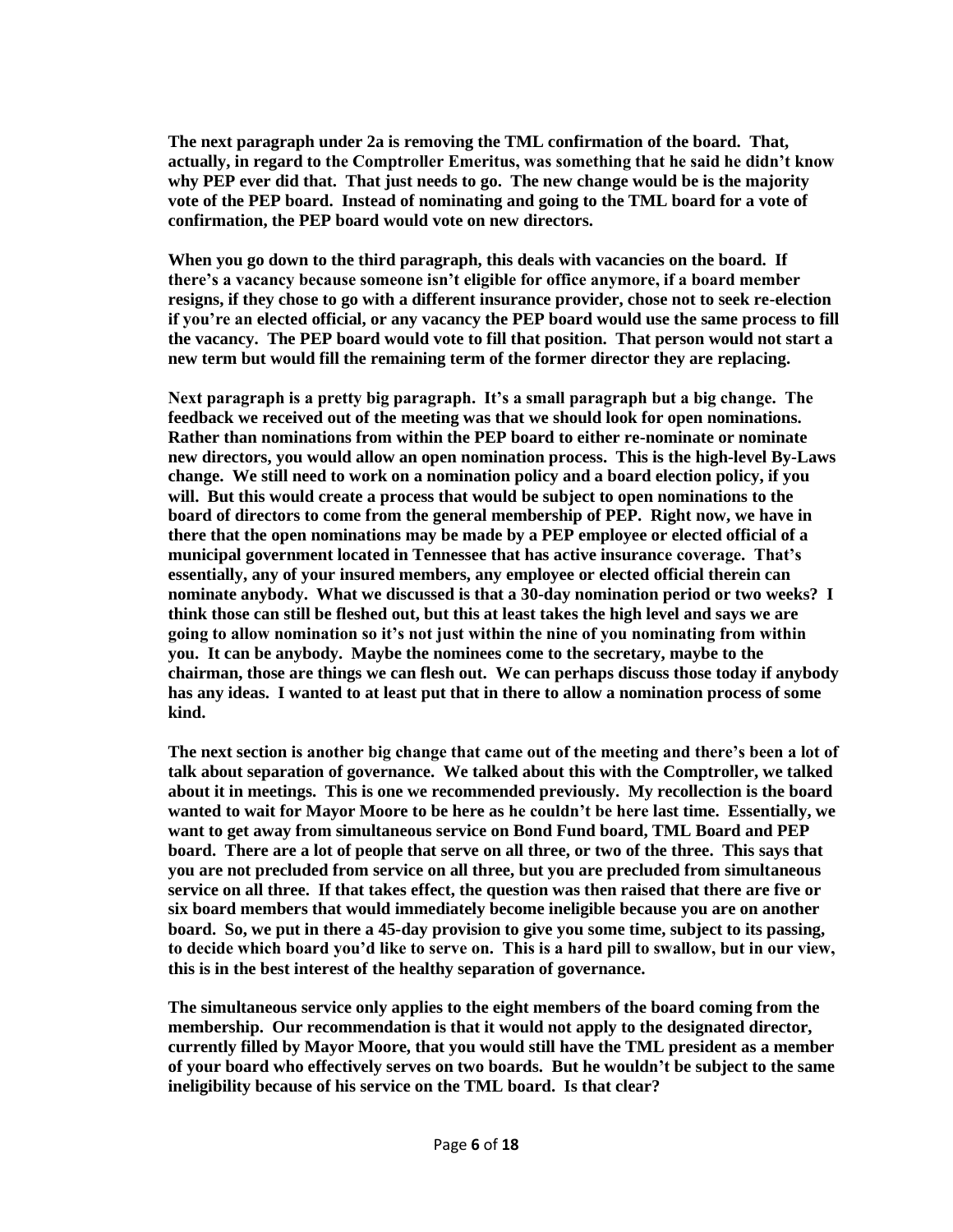**Article IV – Section 2b**

**This is the designation director of the TML president. There are two changes here. It's always been policy that if the president of TML is on your board and succeeds to the presidency there, they would be eligible to serve two roles, one as current board member and also as TML president. So, if the president of TML is already on your board, it allows the board of directors to elect another person. For instance, if Mayor Moore was already serving on our board, he then rose to be TML president and he would have served on this board as TML president, if he's already on our board it allows TML to select another person to serve in that role.**

**Dr. Martin – That's not a director?**

**Ross Smith – It would be a director. Yes ma'am. Let's say that Mayor Moore is serving a four-year term. An then he becomes TML president. He would then serve a one-year term on our board as TML president. But he is already a board member. In that situation, he would retain his four-year term and the TML board of directors have the ability to select a second person to serve for his one-year term on the PEP board as TML president.**

**Dr. Martin – I want to be clear. That person would be a current TML director that the board would appoint? Or could it be anyone sitting out there in the audience?** 

**Ross Smith – Our recommendation is that TML could appoint a board member, if they wanted to appoint Anthony Haynes who is the director as a board member that's allowable, or if they wanted to appoint somebody else, that's really up to TML. We'd just have to cede that authority to say if your president who is already otherwise serving, you'll have to let us know who you would like to serve in that capacity.** 

**Michael Fann – That has happened on occasion through our history.**

**Todd Smith – Wouldn't that be precluded if you are to be president of the TML board, wouldn't that automatically imply that you are on the board of directors of TML? So, wouldn't the previous clause about not serving on both boards apply at that point? Would that scenario even happen going forward?** 

**Ross Smith – I'll be honest with you; I don't know enough about TML's governance structure.** 

**Michael Fann – It likely won't going forward, but under our current By-Laws it is possible. It has happened so we had to account for until the other revisions are passed. If the new provisions are passed, it likely will never happen.** 

**Ross Smith – Working within the confines of the document, every time I changed something, something new would come up. There's a lot that even if these new changes take effect, we may have to go back and say other stuff isn't needed but to the extent that we're making changes now it's almost a domino effect. We may recommend further changes.** 

**The second part of 2b, it was contemplated that if the TML president is serving a one-year term and he resigns, at that point the PEP board would fill the vacancy. So TML would fill the vacancy if the TML president is already serving on our board. If the TML president just resigns, the PEP board could fill the vacancy to fill out the remainder of the one-year**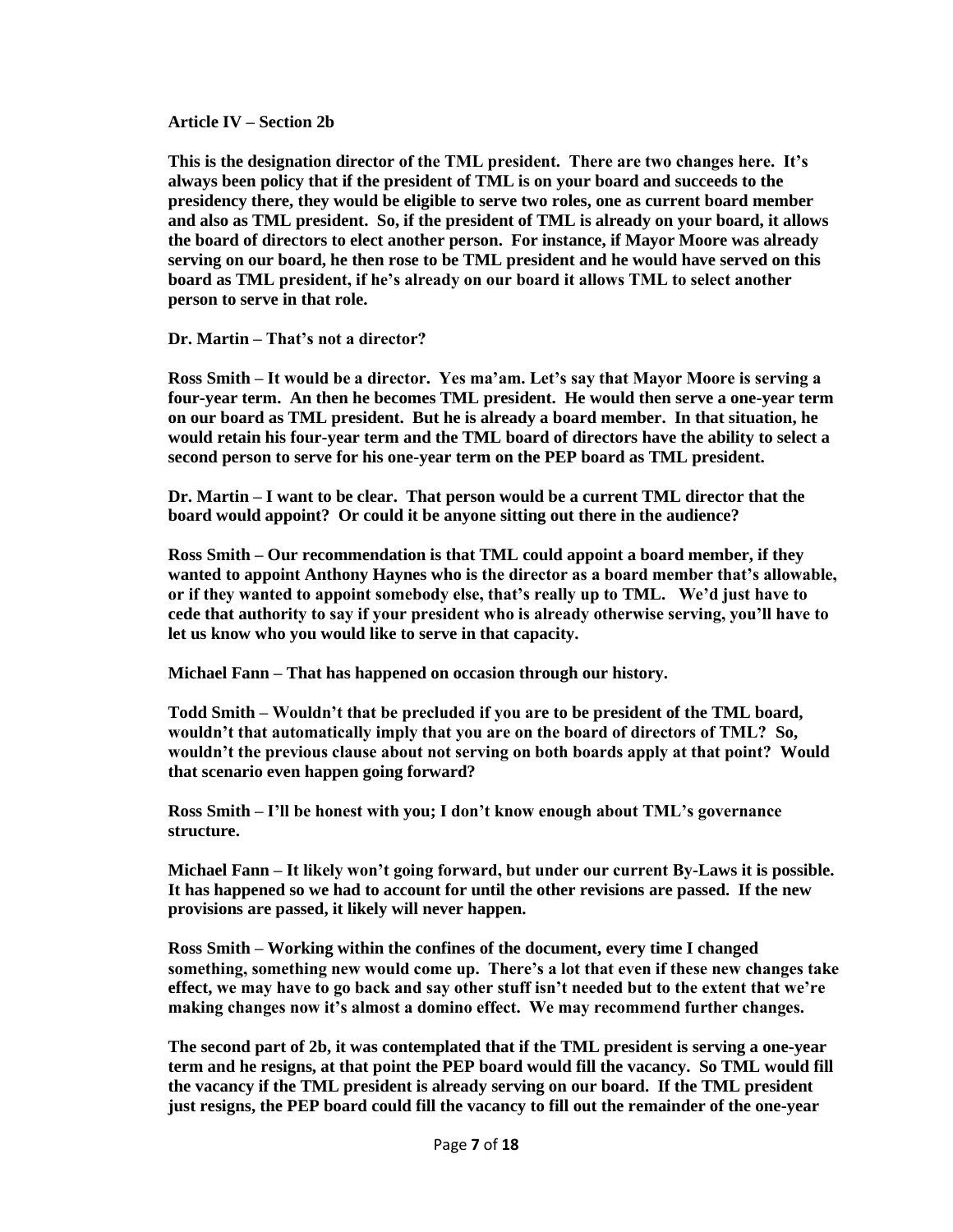**term until the next year when the new TML president would join the board for the next one-year term.** 

**Article IV – Section 6**

**This makes a change to the By-Laws to reflect the changes I discussed earlier. The old language here struck out basically says the vacancy is to be filled by whatever was in 2a and 2b. 2a had the nomination process then confirmation process by the TML board. So, I just said any vacancy would be filled according to Section 2a of the Article. Which is PEP board of directors would fill the vacancy subject to the 2b vacancy that was discussed. A lot of cross-references there.** 

**Article IV – Section 9**

**This is the reimbursement. The old section 9 compensation; we're taking away stipends. Changing this section to reimbursements. So, there would not be a stipend anymore. So, you would not get the \$200 stipend anymore or the \$400 for the chairman. Instead, you would revert back to where you were two years ago if I'm not mistaken. You can still get reimbursed for eligible expenses, but you are not eligible for reimbursement if another entity is already paying for that expense. What we're going for there is if you're driving from Johnson City and your employer (city, HRA, Utility District, etc.) is paying your expenses and your gas. You don't also get reimbursed for your gas from PEP. Same with hotel. Let's say we were in Chattanooga this last year for the TML Conference. If your employer paid for the hotel for the TML Conference, you don't also get a one-night reimbursement for the hotel from PEP. This gets rid of those dual reimbursements where you have one eligible reimbursement. If no one else is paying and you are paying out of your own pocket, then PEP will reimburse.**

**Article V – Section 10**

**I noticed one more change I made on page 8. I didn't know if it really mattered, but while we're making changes, I struck the word "he" from the Secretary and Assistant Secretary section. I just wanted to point that out.**

**That's all of the technical changes if that makes sense.** 

**Chairman Hayes – Before I get a motion and a second, these are the recommendations, suggestions I should say, that came out of the Comptrollers meeting that Ross, Michael and myself had. You heard Russ and Ross.**

**Commissioner Tharpe made a motion to accept all the recommended change to the By-Laws submitted by Farrar & Bates, seconded by Mayor Preece.** 

**Chairman Hayes – Called for discussion.**

**Commissioner Tharpe – I have a question. Ross, I noticed everything in here and it looks good based on the Comptroller's recommendations. Of course, the request came from the board for you guys to discuss with the Comptroller the things we needed to address. I see the changes that have occurred. I agree – I have no problem with them. But I see nothing in the By-Laws as I read through it about diversity. That's a value that I feel like needs to be addressed in some word or format in these By-Laws. This is one reason why; I have and**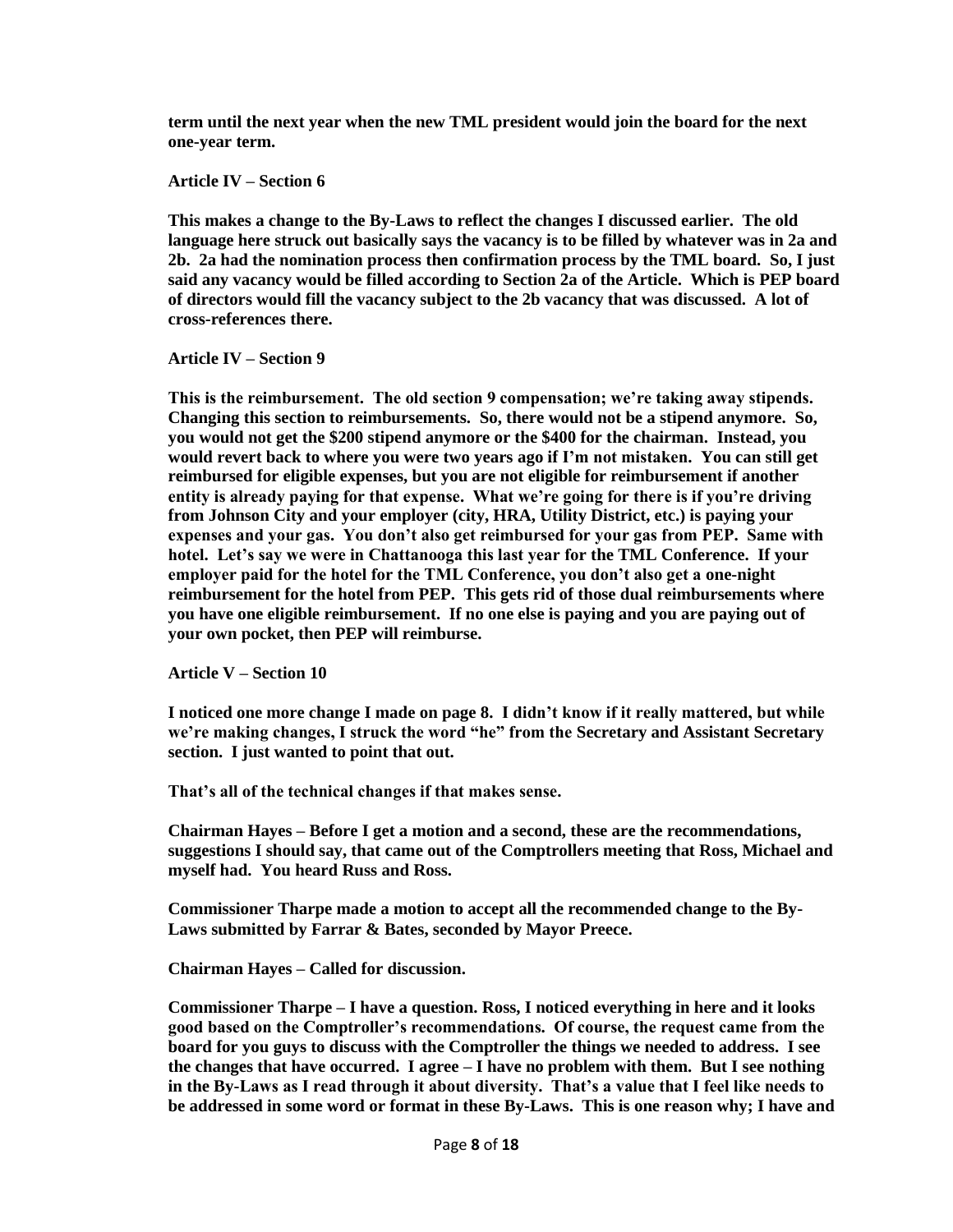**others who are in the minority have been put on these boards more than once or more than twice because there's very few elected black officials. With the opportunity to serve, it's quite an honor. But there too I feel like those voices need to be heard on the board along with females. Along with Asians. Along with Hispanics. And I just want to make sure that we do not exclude diversity. So, I was wondering if it could be some format, or some wording, within our By-Laws to insure that for the future of PEP. And I hope for TML. Because that's the value of everybody being inclusive. To me that value is what this country is all about. If you can look at that, that's just something that I think is important. Thank you. And I hope the Bond Fund and TML will also take that into consideration because I know that people were there in the past that had that spirit to make sure diversity is respected.** 

**Chairman Hayes – Thank you Commissioner Tharpe. And I think both Russ and Ross said there is going to be some more revisions coming. So, a diversity policy may be something we need to get included in what they're working on. We probably won't have it by February, but we can start, at least, working on it.** 

**Dr. Martin – I echo what Sam said and I certainly see the value in that across this great state and with this organization. My suggestion centers around city sizes, small, medium, and large. And city locations, so that each of us in our service to municipal governments have different views based on how large or how small we are and where we are located. Because some things that might happen in Vice Chair's part of the state, don't necessarily happen in the middle part of the state. And maybe even in Chairman Hayes' part of the state. That part of our differences needs to be addressed in board representation as well. We need to hear from different locations and sizes.** 

**Michael Fann – And if I might, Mr. Chairman, that has long been our practice. However, it has never really been in our By-Laws.** 

**Mayor Preece – I know that I'm supposed to be representing the little, teeny towns and East Tennessee. We've gotten up to population 791, we've grown almost 100 people.**

**Chairman Hayes – Congratulations! Progress can come with problems from time to time.** 

**Todd Smith – Mr. Chairman, just a couple of thoughts. One, on the nomination process, this may never come to fruition. It may never happen. But if we just open up nominations to every municipality and every employee of a municipality, I'm afraid we may get inundated with a bunch of nominations from one employer/municipality. Would it be better to limit that elected officials and city managers and administrator types to nominate instead of saying any employee? Just again, may never happen, but just in case you get inundated with a bunch of nominees from one group.** 

**Chairman Hayes – That' s a good point. We did talk about that. Russ, do you mind addressing?**

**Russ Farrar – That had already crossed our mind. What we're trying to do now is get the big lick in the By-Laws. Our thought has been "one man, one vote". In other words, if you have an entity out there, if you want your mayor or vice mayor or city administrator to cast your vote for your entity, fine. But we don't see, like Nashville, have 300 nominations and Niota having one. That's not the idea. The idea is to spread it around. As I said earlier, we're going to come with further recommendations. This just gives us a skeleton**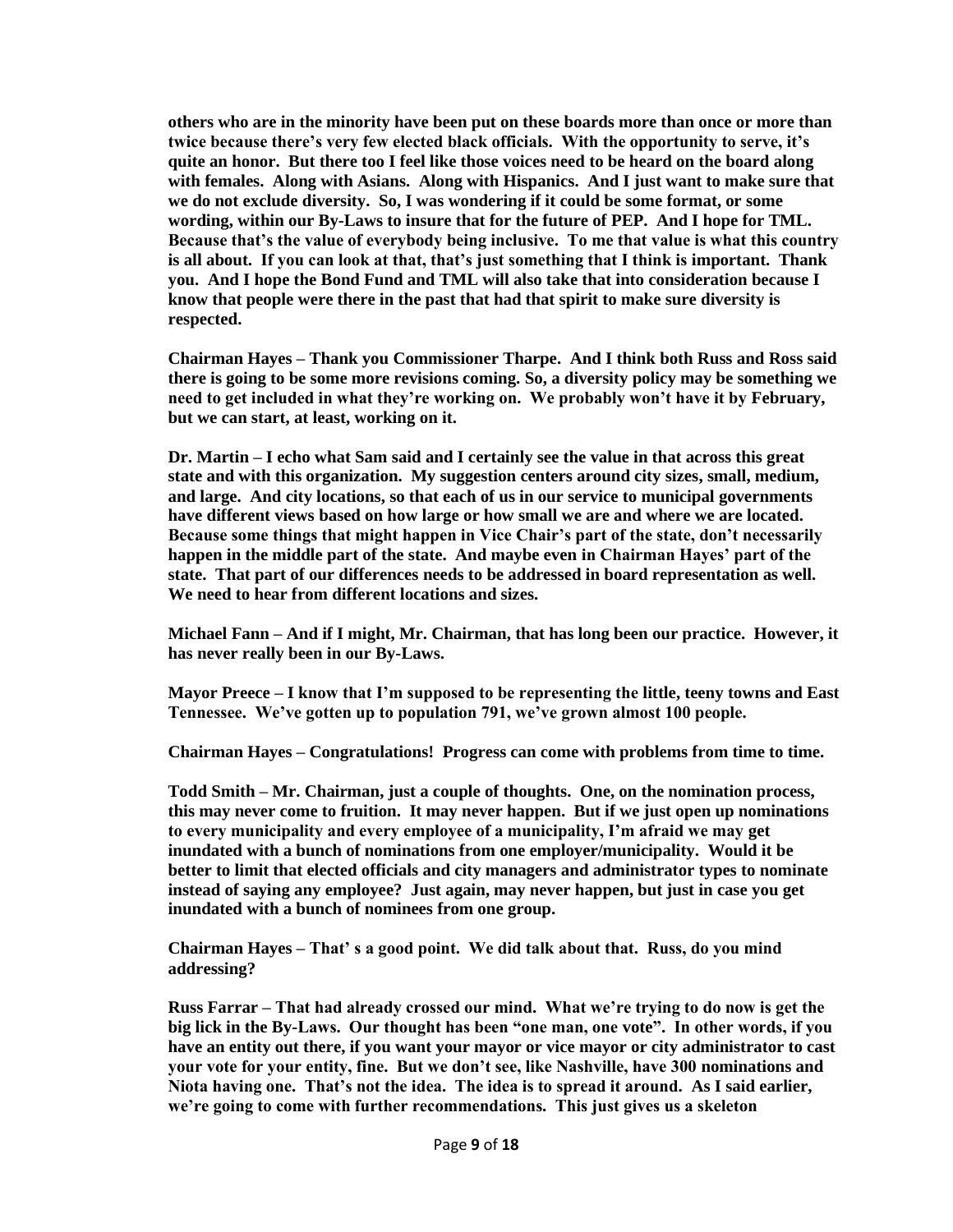**framework to work from. We don't intend to let anybody, no matter what size the town or how many employees, to just be able to run the board over with nominations of the same person. We plan on each entity that we provide coverage for whether it be an HRA, School Board, Utility District, or a city, you get one nomination. That's in the working stage right now. We couldn't work that out until we see if these changes are passed in the By-Laws. We may even need to come back and make that part of the By-Laws. Or we could just create a policy where the nominations are based upon the membership not on the quantity of employees.**

**Todd Smith – That answers that. You're leading to a good direction where each entity gets a nomination.** 

**Chairman Hayes – And what this does to some degree when we go back is send a clear message that we understood his suggestions and we took action. That's what these do. As Michael Fann says, we have a great opportunity here so we're doing what we need to do. There will be more come down as things happen. And it's kind of like reading your charter. When you read your charter, why did you change that, but when you change that, you've got to change this. You kind of go back and forth. Time just kind of ran out. There will be other things coming. Noted, certainly, what you said.**

**Ross Smith – Not to play devil's advocate a little bit, but you've allowed nominations from the floor. If you had some type of annual meeting, what does that look like, there's a lot of questions there. What we'll probably do is put something on paper then allow you to hash out what you want. That may be where I start.** 

**Chairman Hayes – This is a work in progress.** 

**Todd Smith – Just one more concern I'll throw out there. Not being privy to the Comptroller's comments about the members not serving on both boards or all three boards. I look around the room and if that were true today, or in previous years, we would lose a lot of good board members. I'm concerned about the good board members we have at PEP who just happen to also be on the board at TML. And I understand trying to create that separation. I think that removing the requirement of the TML board approving the members of the PEP board members creates that separation. I just get a little concerned that your valuable board members are the ones that typically get tasked to serve on these boards quite a bit. So, the good volunteers and board members get put on several boards because there's good reason. I'd hate to lose some really quality board members just because they have to choose between the TML, the Bond Fund and PEP.** 

**Chairman Hayes – I couldn't say it any better.**

**Mayor Holden – Mr. Chairman, I have a couple of comments. Looking back at what he said just now. The 45 days just now, if we were to pass this, that is now for current members for any of the one, two or three boards? Right?**

**Michael Fann – For this board.**

**Mayor Holden – OK.** 

**Ross Smith – We put it at 45. That is an arbitrary number. We put it at 45 because you did have that then effectively if you passed it, there could be six of you that could be ineligible.**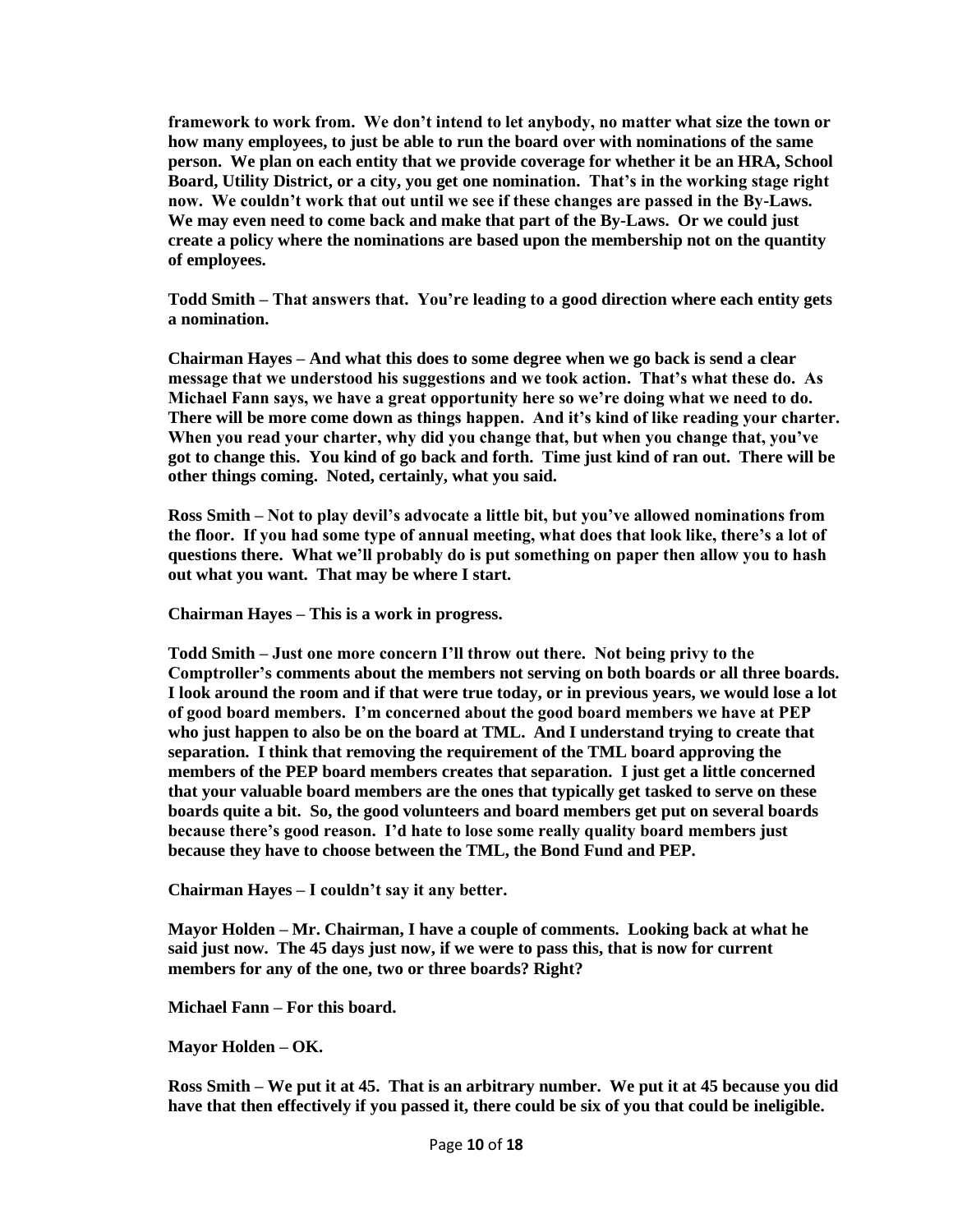**Michael Fann – I think it's four. And if I might, Ross… Mayor, we had a discussion, I can't remember when it was now, with Anthony and Wade about governance going forward. We went with 45 days because if we put this into place, we had a sensitivity to the fact that there could be quorum issues, specifically with the Bond Fund. So that 45 days requires our board members to make a decision before the next Bond Fund board meeting and the League board meeting as they may have some vacancies to fill. Or, we might have some vacancies to fill going forward. The 45 days was basically to get in front of their next two board meetings.**

**Commissioner Tharpe – I have one question.** 

**Chairman Hayes – Hold on, Commissioner. John, were you done?**

**Mayor Holden – So, in theory, and I understand and am not complaining about 45 days or 60 or whatever. In theory, you could lose six or seven folks right here. Four, I meant four. OK. In theory. So, we all realize that. And if somebody were to choose to resign from this board, I would hope that it's not being taken personal by anybody here to do that. OK. Some of us have served a long time and some of us recognize that we have good directors that serve on multiple boards. There's a time and a place where some of us need to step down. And I'm speaking for me. And let other good folks come on here. That's my opinion, personally. I hope it's not viewed in a negative way from any entity that we choose whatever. That affects all of us. That's my concern. I don't want anybody to think "Oh, John doesn't like the PEP Board." It's not like that at all. I just wanted to make that comment.** 

**I want to ask one other question. At the top of page two, you said "the majority of these eight directors shall be elected officials, and at least two of these eight directors shall hold the position of city manager or city administrator". So, the majority of eight, I think it's five, right? OK. So, if you're allowing the nominations of HRA, School Boards, and Utility Districts, etc. how are we going to balance that out?**

**Michael Fann – That is not a part of these changes. This begins the process of what we could be looking at continuing in the future. That is not part of the current changes.** 

**Ross Smith – I can tell you that's a good call and one that I didn't even think about at the time.** 

**Michael Fann – Right now it has to be an elected official or a city manager. That does not change with any of the changes that we have in place.** 

**Ross Smith – I think the question was, let's say, if you have three vacancies and nominees from Utility Districts.** 

**Michael Fann – They can't be nominees right now. So that's not a concern.**

**Chairman Hayes – Sam.**

**Commissioner Tharpe – With these changes of can serve on two or three boards. The consistency of this is going to have to be like 45 days, hopefully, the Bond Fund and TML will come up with the same thing. Because that consistency is going to be very important at**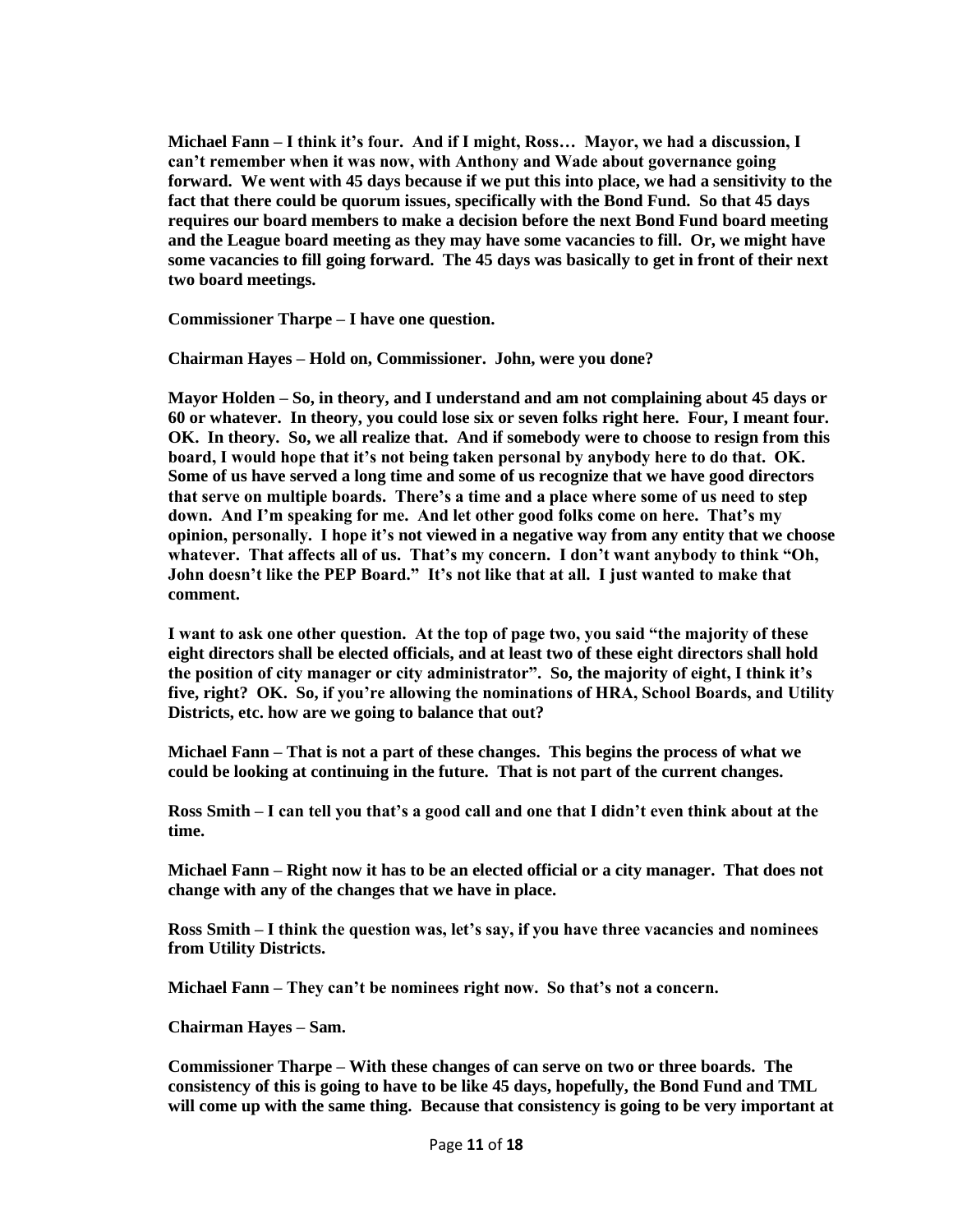**this stage. Because I'm on the TML board because I'm a past president. And, of course, TML is going to have to figure out how they're going to do that with past presidents. Are they going to eliminate them on the board, or are they going to do something else? I'm saying that if we're going to come together, there's going to have to be some consistency from one board to the other on how we're going to process this. And make sure that it's going to be a smooth turnover based upon what the Comptroller's office is requesting.** 

**Chairman Hayes – I've talked to Anthony Haynes also Mr. Morrell. We met them. The concerns of the Comptroller were not only for PEP. We're talking PEP because we're the first ones that met since the meeting with the Comptroller. But after discussion, Mr. Haynes, and Mr. Morrell, I got the feeling that they were going to follow suit. But at the end of the day, we don't regulate TML of TMBF. However, we do represent PEP. So, you'll have 45 days after this passes to make a decision on which board you will serve. If TML chooses not to do anything, if the Bond Fund chooses not to do anything, that's on them and they have another meeting with the Comptroller. I don't know. All we can do is regulate our board and go with the suggestions recommended for us.** 

**Mayor Preece – With the separation we have, Ken, on our board. But you're not allowed on our board if you stay with us. There's no reciprocal…**

**Chairman Hayes – Because of our own policies.**

**Mayor Preece – Yes, because of our own policies. If that's suggested that we make a complete split, why is Ken on this board? Not that we don't want him.**

**Chairman Hayes – Well, that's discussions that we've had. We want to show we've got a good relationship with the TML.** 

**Mayor Preece – OK.**

**Chairman Hayes – And for the very reason that the TML president serves on the Bond Fund and PEP. I talked to Anthony and Mayor Moore about this as well. We felt that by removing the slot for the TML president it may send the wrong message. We're trying to preserve that relationship. I hope that answers your question.**

**Mayor Preece – Yes**

**Mayor Moore – I have some comments on that and thanks for the hard work on this. Certainly, I think that there is some advantage for TML president to sit on the board of PEP. Because there is synergy between the two organizations based on the history. I think there's been some good points made. I have some concerns with passing an incomplete set of By-Laws that we're going to come back and fill in the gaps. It's always those unintended consequences. I know you mentioned that you are going to come back and do some policy verification as far as the nominating committee and so on. And I look back at the nominating committee and I see the nominating committee could just be two people which would concern me. There are a lot of things in these By-Laws that are important to change but I think it's those things that we're not addressing actively at this time. I'd rather see a complete set of By-Laws than more attention to all those details. The devil's always in the details and I think there's a lot of details that are missing here. This is a "hurry up and do something". I think the board is showing that there is a process and we're going through a process such as the Comptroller has asked us to do. Those would be my comments.**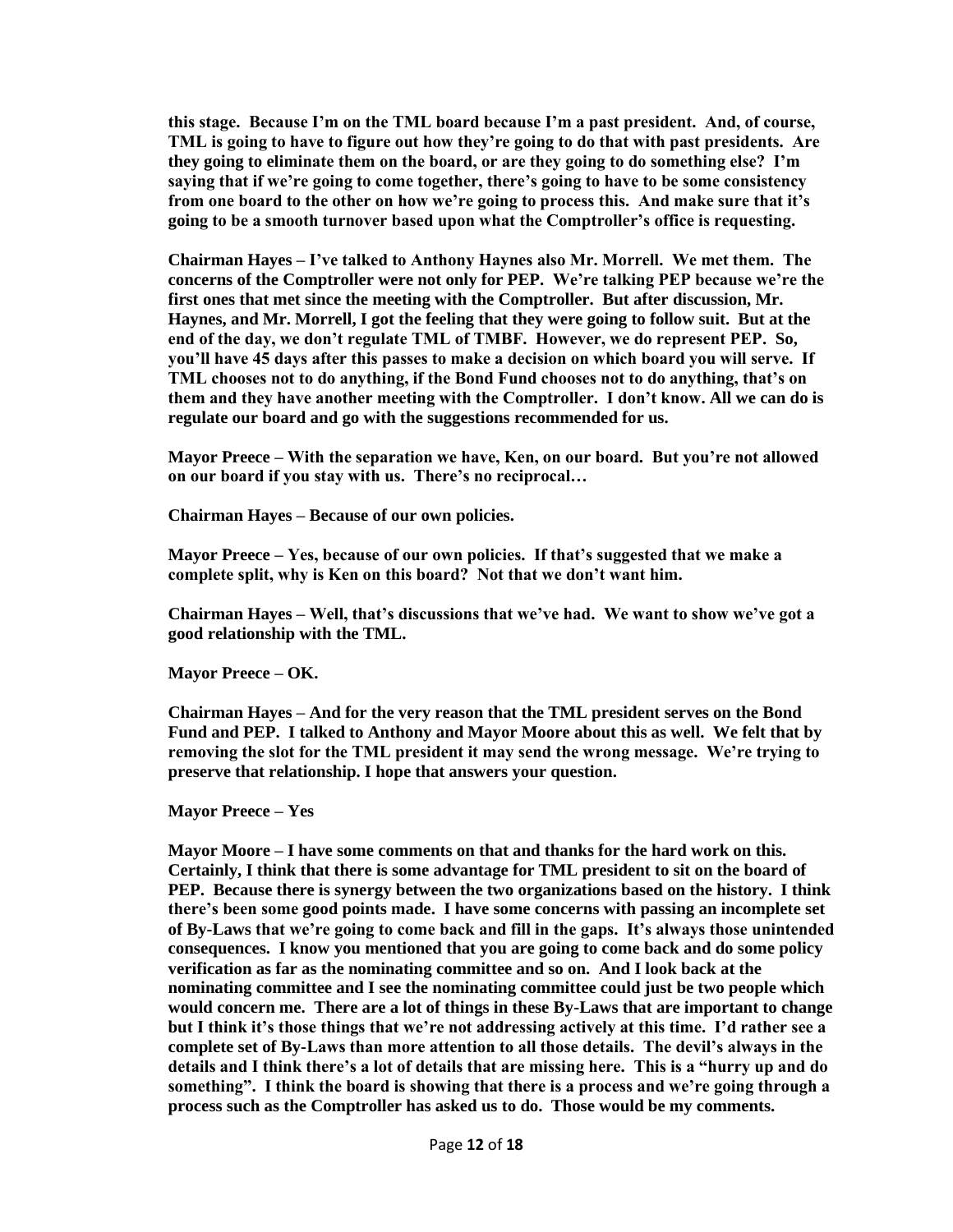**Chairman Hayes – The details, we would come back for those. They would be approved as well.** 

**Mayor Moore – I understand that perfectly. I think my quantified debate is that's an undetermined date when those things are going to come back and if you're trying to follow the By-Laws and there are holes in them, there's the potential for situations to arise where those holes in the By-Laws bite us. That's my concern. I'd rather see a complete set rather than us say we're going to come back and address the term of office, we're going to address the nominating committee, we're going to clarify all those things. There's a possibility that something might happen where you have no direction. The point you made is every time you change something there's another change that's gotta occur.** 

**Chairman Hayes – And those changes just take some time. We meet again February 18th . It is our goal to work extremely hard and bring all of that back as we can to this board. That is our hope. I can tell you; I'm certainly not trying to put a feather in my cap, but I have talked to Michael, Russ, and Ross every day for the last couple of weeks trying to get some things ready. We have the energy, and Michael, Russ and Ross have the knowledge to get us going in that direction. That's the best we can do right now.** 

**Victor Lay – So, what's being proposed, we could expect some additional changes in the next 30 days? It doesn't affect that it's earlier than the 45-day timeline on exits or decisions so it's still this board that is making those decisions? This board as complete as it is?** 

**Chairman Hayes nodded in the affirmative to all of Victor Lay's questions above.**

**Victor Lay – And is the reasoning for taking action today versus waiting those 30 days and maybe having a more complete set. I don't know that By-Laws are ever complete. Is that just to be able to point to the Comptroller to tell him "Hey, we're taking action."**

**Chairman Hayes – Absolutely.**

**Victor Lay – Does waiting until February send a message of "We heard you, but we don't care"? That's what I'm looking for is the tone that the meeting had. From what I gather from Russ and Ross' comments this had a sense of urgency behind it, is that what you're telling us?**

**Chairman Hayes – That's right.** 

**Victor Lay – And everything that we're being asked to do was a point that the Comptroller and Comptroller Emeritus…**

**Chairman Hayes – No question. Absolutely.** 

**Victor Lay - …" you gotta do this."** 

**Ross Smith – I'd like to add to that, if I may, in these By-Laws there were several discussions where we just discussed and focused on items that were brought up in the meeting with the Comptroller. Not necessarily this would be a good idea, let's change it type items. We met with the Comptroller, they recommended changes and we said, "Let's just focus on these changes right now." Because our directive was go meet with the**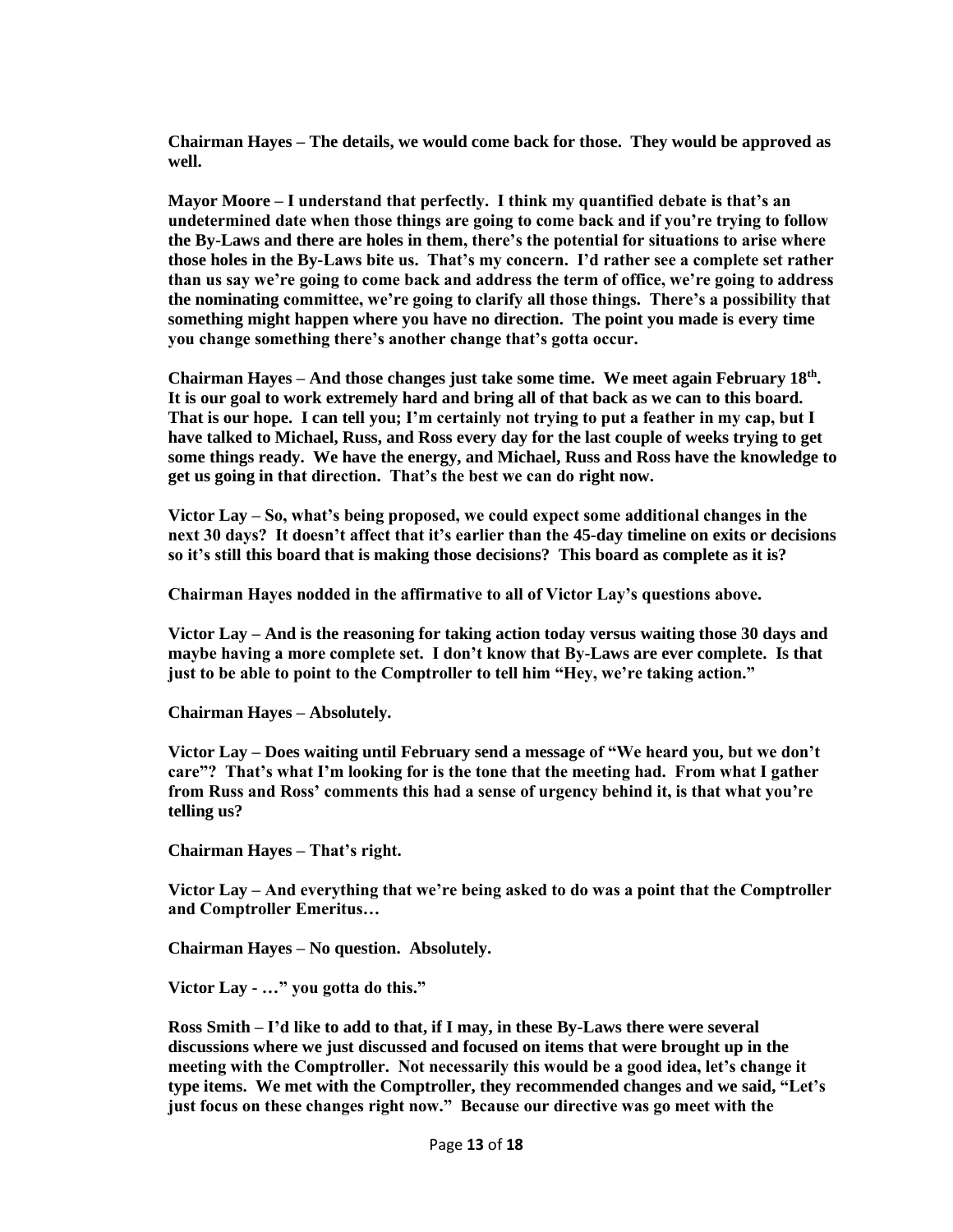**Comptroller, come back with recommendations, anything they recommend in the interest of policy changes, etc. focus on those and bring them back. Anything outside the meeting, not directly related to the meeting with the Comptroller, bring back at a later meeting. These just focused on the meeting with the Comptroller.** 

**Mayor Moore – So if I may… if it's passed today, what is the effective date? Is that something that needs to be in a motion or is the approval the effective date? It is tomorrow or is that effective date 45 days from now?**

**Chairman Hayes – The clock would start, whatever we voted on to take effect today. The clock for 45 days would start today.** 

**Ross Smith – 45 days would be Friday, March 11th .**

**Mayor Moore – Again, I have those concerns about the omissions of things that need to be in there that we're creating because we're passing it. I understand all the things that need to be made up in the By-Laws.**

**Mayor Holden – Mr. Chairman, I agree with Mayor Moore. I think of governance of our cities. I'm not trying to kick the can down the road, or be difficult, but in governance of our cities, when we pass ordinances, we don't pass incomplete ordinances. We pass legislation that affects the people that we're tasked to govern and take care of. It's a concern of mine. I'm sure it's a concern of all of us. The other point I want to make is if there's four people on here that this involves and they all choose to resign this board, you're going to have the majority of people have left that started this process. I know in December we said that we wanted to wait and have a meeting, wanted Mayor Moore to be here for this meeting. Again, I'm not complaining, I'm just concerned about what Mayor Moore has said, honestly. And I understand the essence, the request to do it, it's showing a good faith effort to the Comptroller. I certainly understand that, but I agree with what he says.** 

**Chairman Hayes – I hear that. I pass ordinances too. And a high percentage of the time, the ordinances are complete. But I also happened to be front and center at the Comptroller's office. He was loud and clear. And we went back and went to work immediately. It was a challenge and I think Russ, Ross clearly says we needed to concentrate on the areas that were suggested we needed to concentrate on. This is simply what that does. I don't know what the concerns are on the details. I don't know if someone is thinking… Whatever are in the details this morning come back to this board. If there's something in there that you don't like we can strike it out. It's up for discussion. It's not like well, we filled in the blanks here's your By-Laws, thank you, have a good day. That's not the case at all. That's not the case at all. I think this would, my opinion, show a goodhearted effort to the Comptroller to the next time we have a meeting that we took some steps. That's it.** 

**Mayor Moore – Is that meeting already set?**

**Chairman Hayes – We know it's going to be in March. Ross Smith – We're looking at March 23rd right now.**

**Mayor Moore - I think I would like to ask counsel, what if the effect date was not immediate, but it set an effective date more in line when they could bring forth a complete set of By-Laws back to us with all those details and things that they're speaking of? That**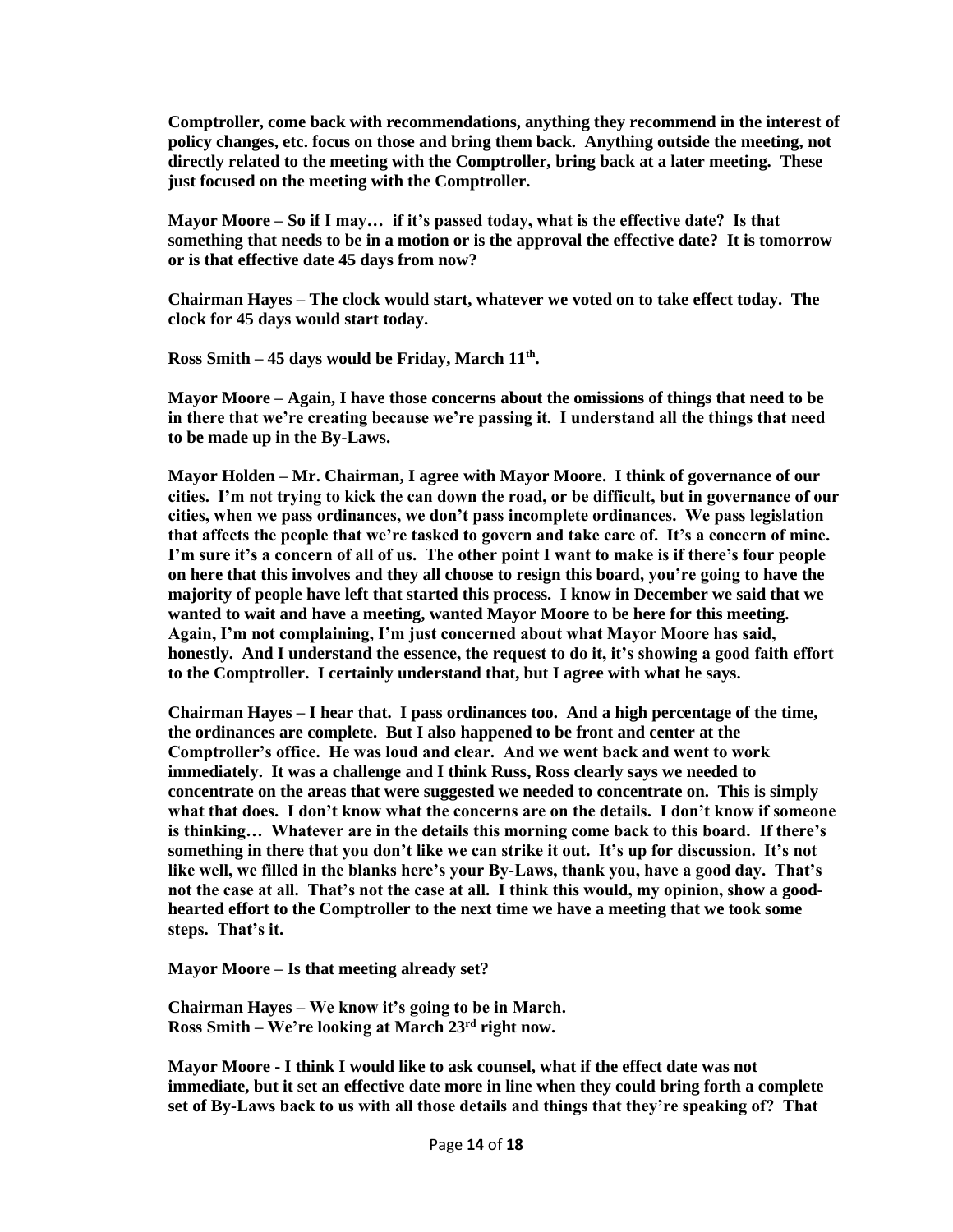**sends the message of we're moving forward, we've set an effective date, but we have to fill in things around those changes that we're making because details are lacking. They only have so many hours a day. Lawyers have 48-hour days.** 

**Mayor Holden - Billable hours.**

**Ross Smith – Only when it's not 50.**

**Mayor Moore – That would be my only suggestion to offer.**

**Todd Smith – Do you have a sense when you met with the Comptroller's office staff if we tweaked any of their suggestions coming from the Comptroller's office, let's say we tweaked one or didn't include one of their suggestions. What is the risk we take with the Comptroller of the State of Tennessee if we tweaked one of their suggestions or made some minor changes? Did most of them but tweaked it.**

**Chairman Hayes – You want the good or the bad? It would be devastating. It could be bad.**

**Vice-Chairman Brundige – You know what's going to happen.**

**Chairman Hayes – Either we can make these changes, or they can make them. We're raising warning flags.**

**Commissioner Tharpe – Let's be honest about it Mr. Chairman, with the discussion you had with the Comptroller, did he say this is not coming from him, it's coming from where?**

**Chairman Hayes – Tippy Top.**

**Commissioner Tharpe – It's coming from the Senate and the House.**

**Chairman Hayes – The top, it's coming from the top.**

**Commissioner Tharpe – So that's the top. So, if it's coming from them, they can take over this board.** 

**Todd Smith – Political ramifications.**

**Vice-Chairman Brundige – Yes.**

**Commissioner Tharpe – So that is what is on the table with the Comptroller. Let's don't beat around the bush. That's just what's up.** 

**Mayor Preece – With the 45 days built in, if the board members who decide to go with other boards, but if they were here for the 45 days, that would allow them to be at the February meeting, if necessary, we can call another meeting in those 45 days… We'd still have this board to vote.**

**Chairman Hayes – That correct. Yes ma'am, that's correct.**

**Commissioner Tharpe – This is not playing.**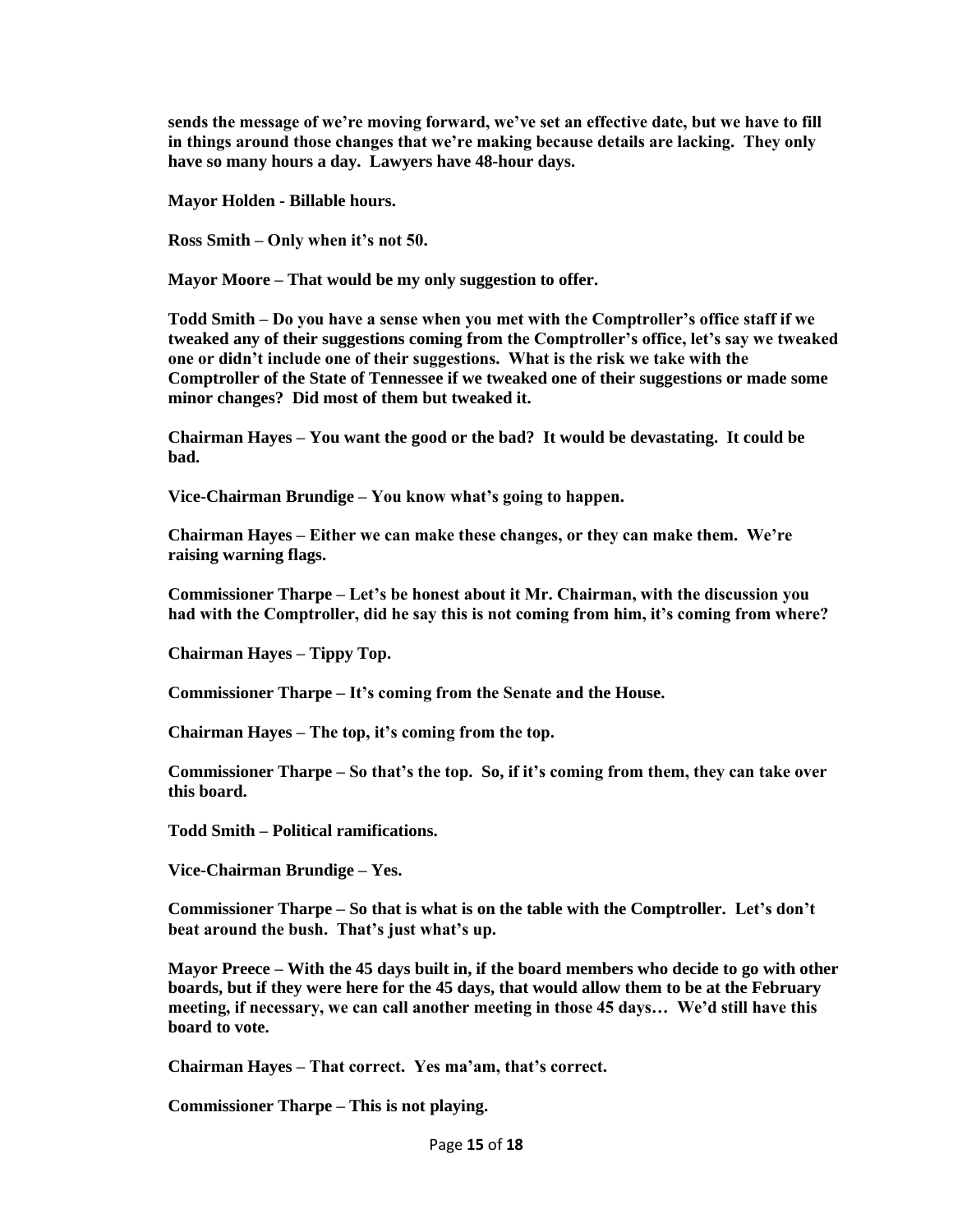**Chairman Hayes – Alright. We have a motion and a second on the table. Ms. Halie, call roll, please.**

**Mayor Preece – Could you read the motion back?**

**Chairman Hayes – It is the suggestions from the Comptroller's office.** 

**Mayor Preece – To pass these.**

**Chairman Hayes – That's right. Yes, absolutely. Call the roll, Ms. Halie.**

**Roll Call vote was taken. Chairman Hayes – Aye Vice-Chairman Brundige – Aye Mayor Holden – Aye Victor Lay – Aye Dr. Martin – Aye Mayor Preece – Aye Todd Smith – Aye Commissioner Tharpe – Aye Mayor Moore – No MOTION PASSES**

## **III. OTHER BUSINESS**

**A. Chairman Hayes – For cleanup measure, I think I called them the financial statements, some folks do. But for the record, I probably do need to go back and say Annual Audit for the record. Is there an amendment to the financial statements to the Annual Audit to clean that up?** 

**Halie Gallik – Motion was made by Victor Lay and seconded by Dr. Martin.**

**Chairman Hayes – Ok.** 

**Victor Lay – I amend the previous motion to Annual Audit not Financial Statements.**

**Dr. Martin – I'll second that.**

**Roll Call vote was taken. PASSED UNANIMOUSLY.**

**B. Chairman Hayes – So we will meet again… Halie, when is our next scheduled meeting?**

**Halie Gallik – Our next scheduled meeting is on February 18th .** 

**Chairman Hayes – February 18th. Breakfast at 9:00am meeting at 10:00am. No other business, I'll entertain a motion to adjourn. Hold on I missed something. Did you have some paperwork you wanted to pass out?**

**Michael Fann – Halie if you'll roll that one more time. Ross, if you want to add anything to this. The one element that the Comptroller was specific about – term limits**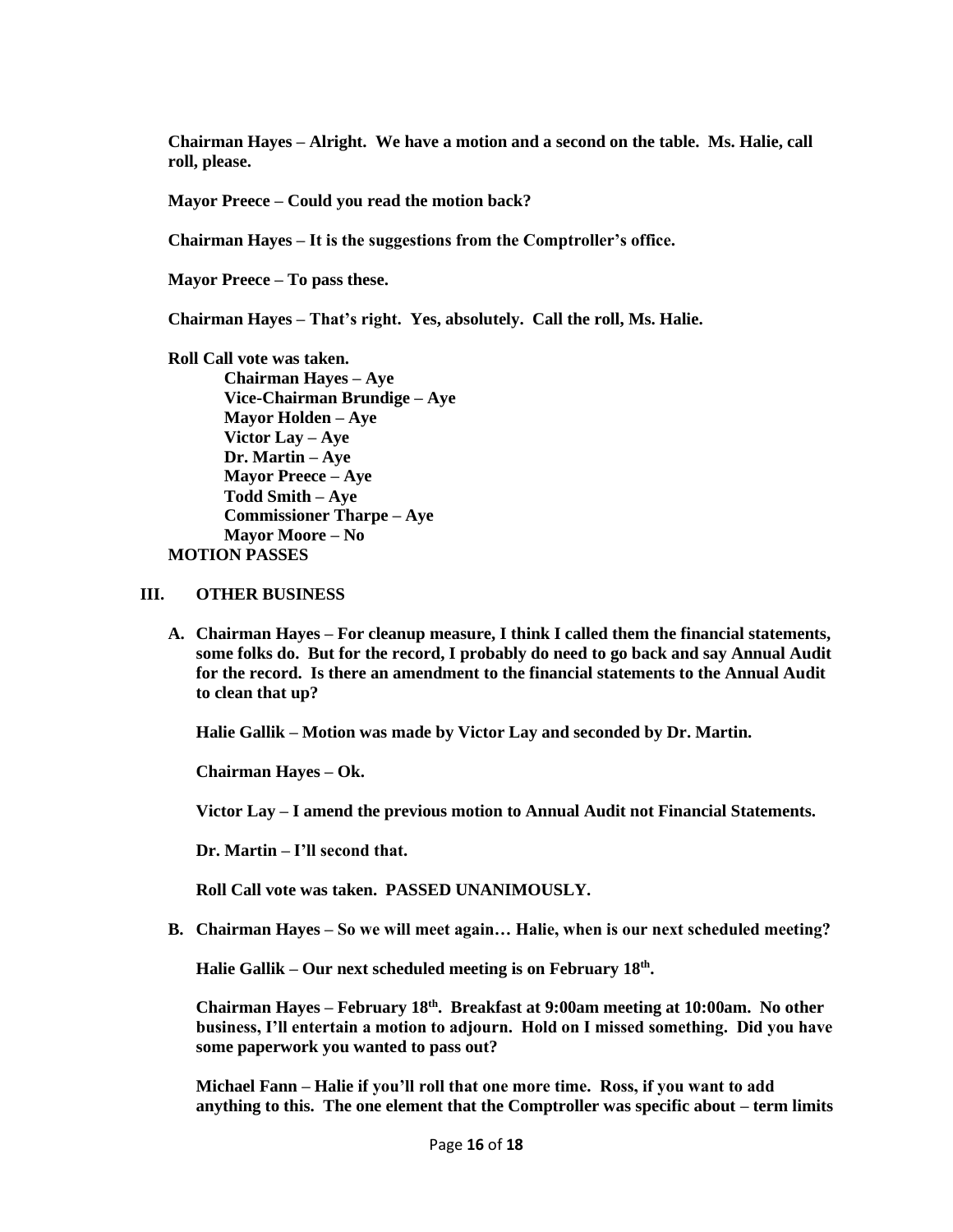**on the board. Basically, from our meeting with the Comptroller and then what our By-Laws required us to send to you in advance of this meeting. We had the two, the other five By-Laws changes put together. So, this would be a sixth one. We just didn't have time to get the language put together. We have gone through a whole series of options but to just come up with the language is a tall order to write term limits back into our By-Laws. Our proposal is that we would bring something back to this board in February about term limits. I know this is just a possibility. Where we landed, and, again, we didn't have time to get the language of this, with the three or four options we reviewed… I had three, Curtis had two we've had five or six options for how this is going to look. What I'm going to pass out is just a possibility. It may not be what you'll end up wanting to vote on. You may not like it at all. But what we tried to do is do a reset for this board in terms of your terms and such that no more than two of you roll off of this board at a time. Does that make sense? In other words, create, in addition to the ex-officio seat, which Mayor Moore currently occupies, it would create four additional groups of two. And we tried to divide that up based on current length of service. I'm going to pass this out. What it would do is do a reset for terms. This is just a matter of information. You may end up throwing it in "file 13". The chairman wanted me to pass this out as where we are right now in our thinking. I'll just go ahead and send this around. Essentially it groups Mayor Hayes and Mayor Brundige in the first group so their terms would expire at the end of August 2025. In other words, they are starting, provided this ends up being the plan, it would create a term limit of two terms of three years each. A six-year max. Then our thinking is after those six years, or that term end, you would have to be off of our board for a full term of three years before you're eligible for re-appointment. A lot of moving parts. There was just no way to get that done in a week to present to you. This particular plan was a combination of mine and Mayor Hayes' plan. We talked about four-year terms, three-year terms, all kinds of different options. You'll see eventually we eventually will not have names on these. We've got all eight of you on there now. Eventually it will just be "Position1", "Position2", etc. that way it will create that rotation. Mayor Hayes wanted me to provide that so you can see where our thinking is now. If you've got ideas, please send them to us. Send them to Ross or Russ and they'll be hashing through them.** 

**Chairman Hayes – Just send them to Michael.** 

**Ross Smith – I'll add that I believe it was sometime in the recent past there was fouryear terms. There were three-year terms and you changed it to four-year terms. So, there are some of you have three-year terms and some of you have four-year terms. That's one thing we'll have to look at is do you want three-year terms, or do you want four-year terms? By-Laws currently say four-year terms. But if you look at this sheet, some of you are serving three-year terms.** 

**Chairman Hayes – The reason the four of us were in discussion is going back to the Comptroller about rotation and about some of us not being on these boards as long as some of us have been.** 

**Ross Smith – And that's what he wants is some fresh faces.**

**Chairman Hayes – And you would only serve on this board for a total of six years period. And would not be eligible for reappointment to this board until after a full-term is out. And again, this only complies with the suggestions from the Comptroller.**